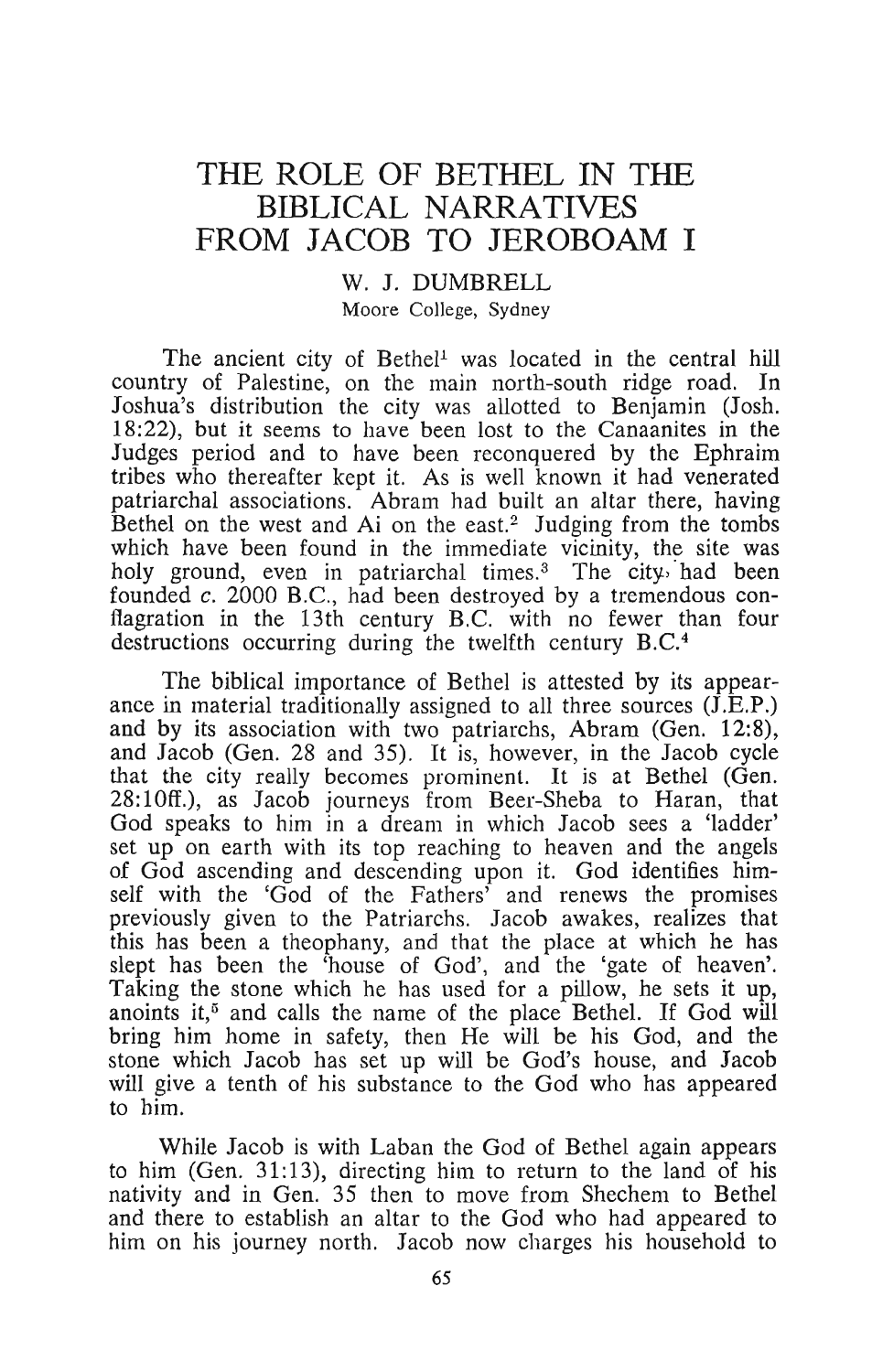put away their 'strange gods', to purify themselves, and to change their garments. They do this, surrendering not only their 'strange gods' but also their ear rings, all of which Jacob buries under the oak which was near Shechem. They reach Bethel, Jacob builds the altar, and calls the place El Bethel. God again appears to Jacob, names him as Israel, reveals himself also as El Shaddai, renews the patriarchal promises and Jacob again sets up a pillar of stone and anoints it, calling the name of the place Bethel (cf. Gen. 35:1-15).

Earlier this century it had been the problem of the place name which had evoked scholarly discussion. Thus Eissfeldt<sup>6</sup> had taken up the question as to whether Bethel was a place name or a divine name and had suggested that the God of Bethel was originally a Canaanite deity who had only subsequently been assimilated to Yahwistic conceptions by the incoming Israelites. Here the key texts were Gen. 31:13 and Gen. 35:7 where those who were disposed to advocate a divine name as being on view saw the content as referring to 'the god Bethel' and 'god Bethel' respectively, while those who argued for a place name took Gen. 35:7 as 'God of Bethel' and usually explained Gen. 31:13 as resulting from an elision, where the present text  $h\bar{\alpha}'\bar{\epsilon}l$  bêt- $\bar{\epsilon}l$ represented  $h\bar{\alpha}'\bar{e}l'$  'el bêt-'el (or else read at Gen. 31:13 with the  $\overline{L}XX$  etc. 'ānôkî hā'ēl hannir'eh 'ēlêkā bebêt-'ēl.) Eissfeldt himself judged that the Genesis contexts supported Bethel as a place name though evidence of a deity Bethel as worshipped was, he felt, provided by later prophetic material. Certainly Jacob's conditional vow at Gen. 28:10ff. makes sense only if that was an initial El appearance to him, and in that context Bethel is obviously a place name. Gen. 35:7 appears to indicate that only on his second visit did Jacob name the place Bethel (omitting with the versions the initial ' $\bar{e}$ l of the Hebrew text ' $\bar{e}$ l bêt- $\bar{e}$ l in that verse), though he had worshipped the deity there previously and we may thus take such references as Gen. 31:13 as anticipatory of the final resolution. Additionally, Eissfeldt pointed out that neither the J nor the P source made use of the 'El Bethel formula and this reduced the probability of its use by E as a divine name.

However, argued Eissfeldt, both Amos and Hosea provided clear evidence for a cult of a deity Bethel. The deity worshipped at the sanctuary concerned was other than Yahweh (on the basis of Amos. 3: 14) and Eissfeldt pointed also to the use of the verb dārash at Amos 5:4 of resort to Bethel, a verb which was usually associated with seeking Yahweh. Though mainly drawing upon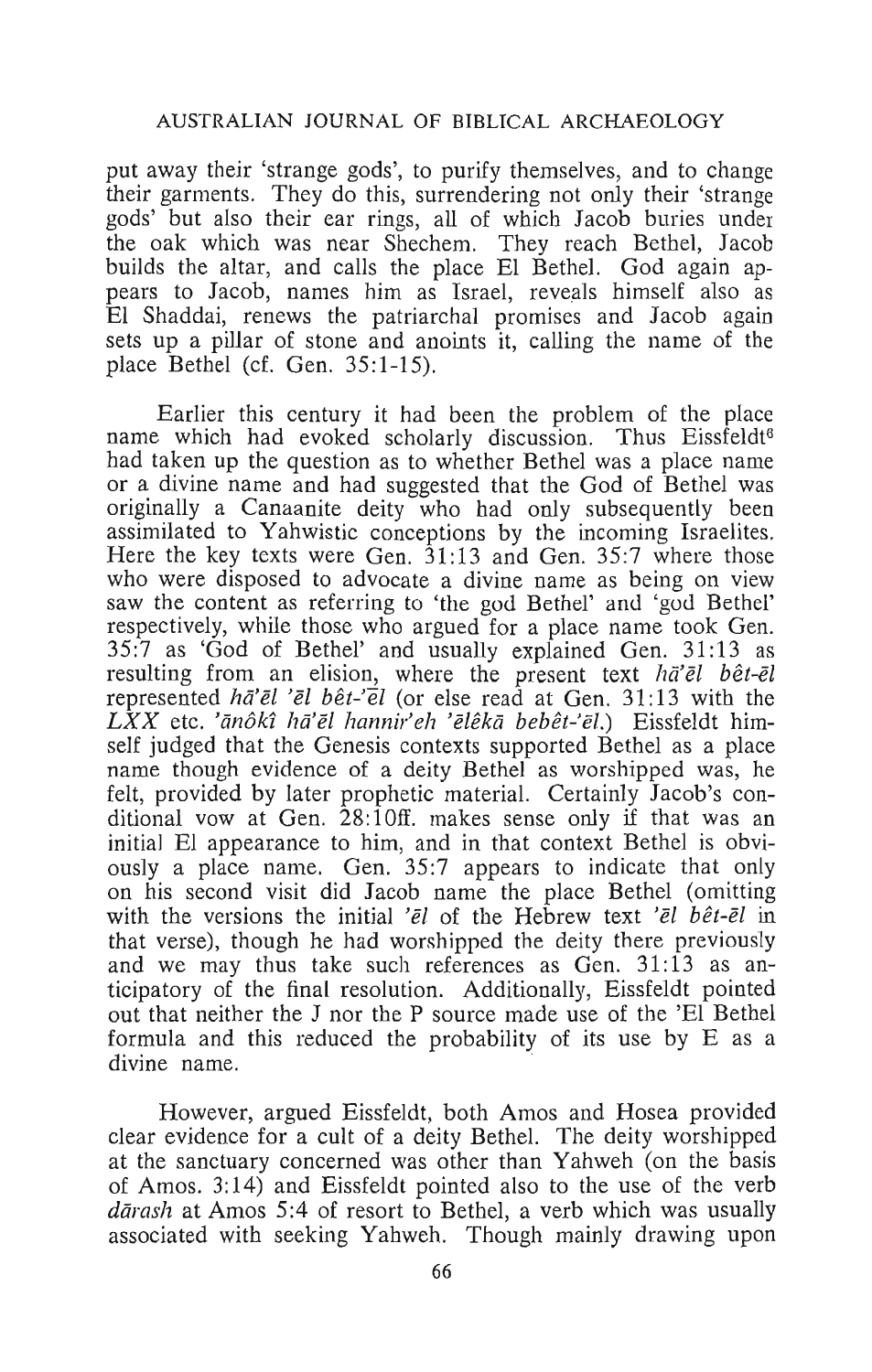Amos and Hosea Eissfeldt drew attention to Jer. 48:13 and the later Elephantine material<sup>7</sup> and concluded that Bethel was a pre-Israelite deity who had later become assimilated to Yahweh as the city had become Israelite. The memory of the original cult, however, had never been forgotten and it had been revived under Jeroboam I, so much so that by the second half of the eighth century B.C. the god Bethel was regarded by Yahwistic prophets as a distinctive Canaanite deity.

It cannot be said, however, that the evidence of Amos and Hosea is unequivocal. At Amos 5:4ff, the verb *darash* is certainly used metaphorically and Bethel is certainly a place name there as the linked names of Gilgal and Beer-Sheba indicate, as does the use of the verbs *cabar* and *hô'* (this line of argument would also dispose of Amos 4:4 and Hosea 4:15). The phrase 'altars of Bethel' at Amos 3:14 hardly implies a deity since correspondingly at Hosea 10:8 'their altars' can be used where the contextual reference is to high places. At Hosea 10:15 if Bethel is retained (LXX reads 'house of Israel') the noun is to be treated as accusative and not nominative and thus the translation is 'so shall it be done unto you at Bethel'. In the difficult Jacob section of Hosea (12:4-7, 12:12-14) the God of Israel to whom Jacob made supplication at Bethel was *'Elohim* who is identified in the same context as the God of the Exodus to whom the Israelites are exhorted to return. The point which is being made in the context is not that the God of Bethel was other than Yahweh but that at the moment Baal and others are being worshipped there. It is generally agreed, finally, that the Bethel names in the Elephantine material are theophoric but this is surely the development of a later hypostatization since as W. F. Albright points out the theophoric element Bethel does not appear in personal names until after 600 B.C.<sup>8</sup> Perhaps with Assyrian encouragement this later hypostatization had begun at the old northern shrine and had been aimed at counteracting the then growing interest in Jerusalem.

It is of course possible that the Genesis material presents us with narratives whose purpose in part is to legitimate an older Canaanite shrine taken over by incoming Israelites.<sup>9</sup> The imagery of Gen. 28 is susceptible to such a reconstruction redolent as it is with Ancient Near Eastern conceptions of divine/ humane encounter.<sup>10</sup> Jacob's unconscious incubation seems to interdict a temple there, though if El manifestations had taken place at existing Canaanite shrines then more developed underlying conceptions might be suggested. But all that is speculative and we must operate on the evidence which lies before us which is that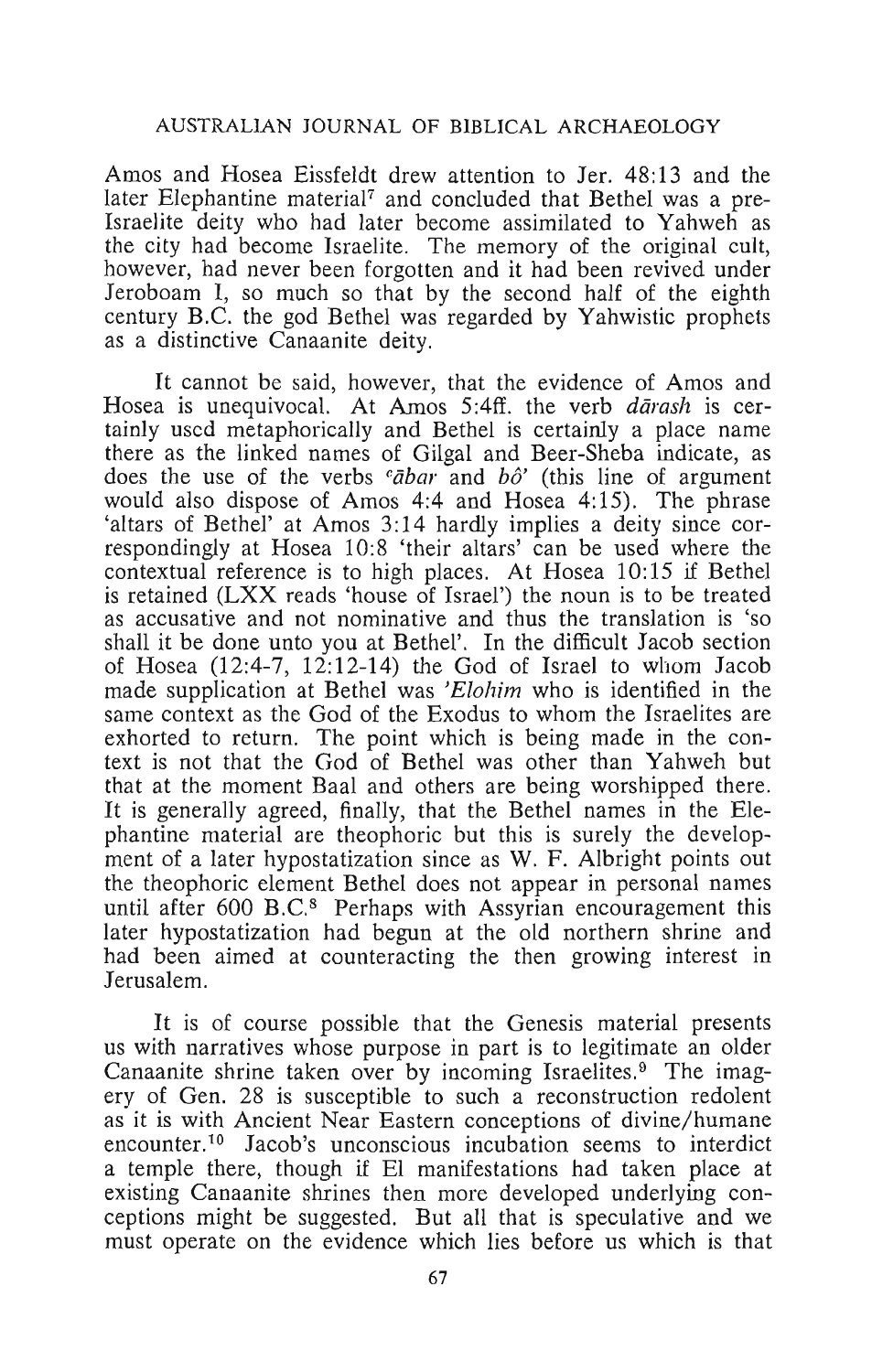at Bethel Jacob entered upon a new experience with which the covenant name Israel was to be associated (Gen. 35:10).

Gen. 35 presents us with the account of the movement from Shechem to Bethel, occasioned, we are to understand, by the incident of Gen. 34. To some, this account as it now stands has seemed strangely ritualistic and programmatic and A. Alt<sup>11</sup> has therefore suggested that Gen. 28 and Gen. 35 are two related accounts dealing with the same aetiology, with Gen. 35 complementing Gen. 28. The difficulty inherent in the present account, Alt advances, is that Gen. 35 begins with a Shechem setting which has just been the subject of special divine attention (Jacob had built an altar there, calling it *El Elohe Yisra'el,* Gen. 33:20) yet preparations in Gen. 35 are being made for a movement to Bethel. We might have expected the aetiology of Shechem to have been extended by narration, but what we appear to have, continued Alt, is a shift of religious influence from Shechem to Bethel reflected in this narrative whose primary concern is to give an imprimatur for a religious piligrimage in what must have been the period of the early divided kingdom, commencing at Shechem (and arising out of the demise of that site as a sanctuary, under Jeroboam I) and continuing on to Bethel, and if Amos and Hosea are to be followed thence to Gilgal and Beer-Sheba. It is thus, Alt continued, that our attention is drawn in Gen. 35 to the divesting at Shechem of 'strange gods', a practice elsewhere associated with Shechem at Joshua  $24:23$ , while the aetiological note of piligrimage if it does not stem directly from the Hebrew text is clear from the LXX addition to v. 4 *kai apolesen auta heos tes semeron hemeras. <sup>12</sup>*To the ritual notes we may add further the purificatory elements of Gen. 35:2.

Alt's argument, coupled with the force of the LXX addition to v. 4 is an interesting one but there are difficulties. Firstly, the immediate context of Gen. 35 is ignored whereby Gen. 34 provides the rationale for the move to Bethel. Secondly, if as is generally done, Gen. 35 is assigned to the E source, it seems difficult indeed to suppose that whatever is represented by this common source ascription and which is generally admitted to be of northern prophetic provenance, would endeavour in this way to legitimate a practice which Alt argues is post-Jeroboam I, since the northern prophets, after some initial support, roundly condemned Jeroboam's religious policy. Moreover, to apply All's own criterion of gradual historicization Gen. 35 at the time of writing would seem to reflect an old pilgrimage, if that view is to be adopted, and a shift of emphasis from Shechem to Bethel arising out of the Abimelech incident of Judges 9 might have been more conceivable, all the more so since the capture of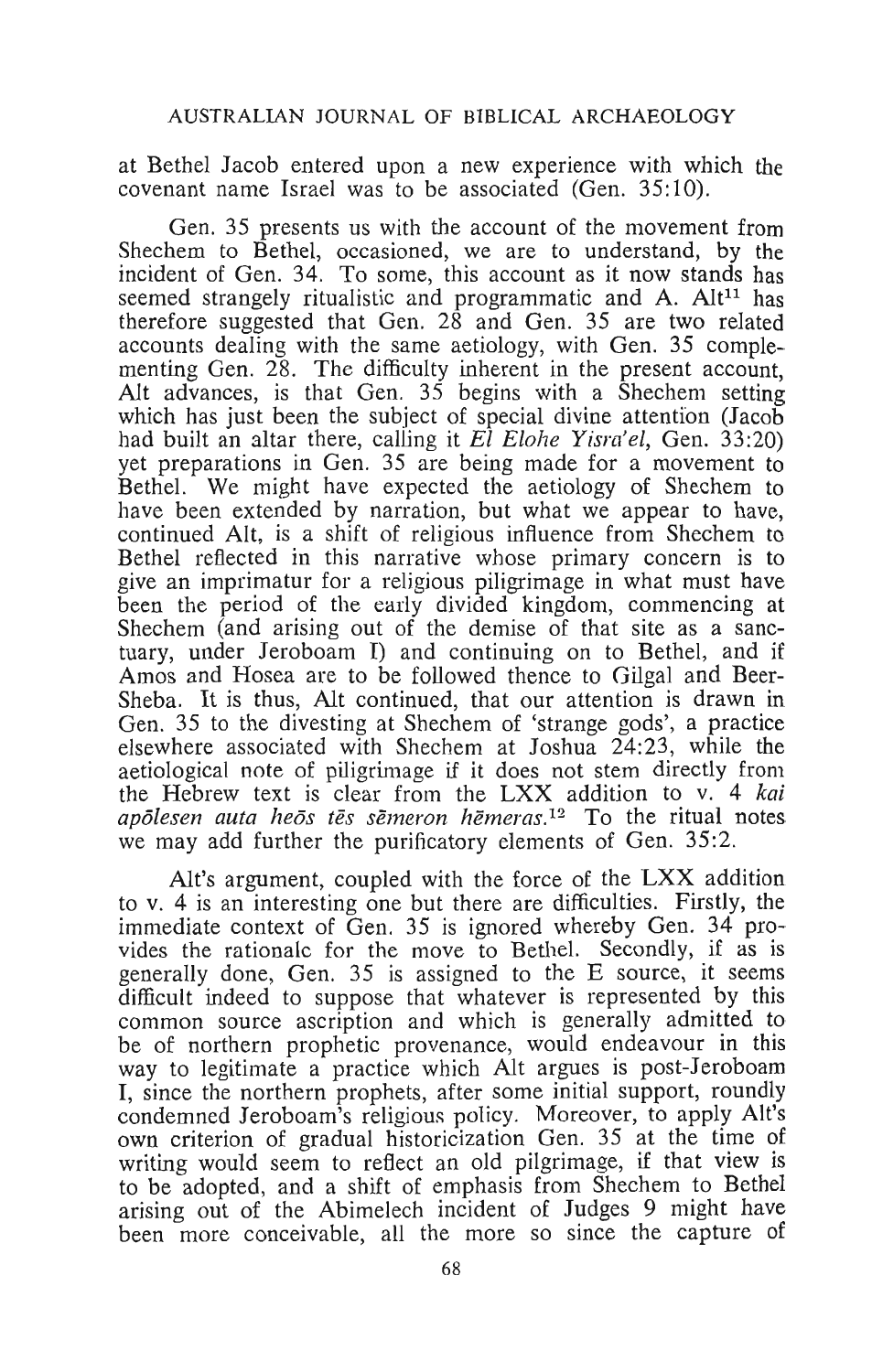Bethel *is* recorded in Judges I and the LXX substitution of Bethel for Bochim at Judges 2:5 reflects the importance of Bethel as a Judges period sanctuary. Additionally it is Bethel in the Genesis narratives which is the sustained focus of interest and while there is a narrative connection between Shechem and Bethel afforded by Gen. 34, apart from Gen. 35 there is no other biblical context which links Bethel and Shechem.13

The episode of the Benjaminite wars in Judges 20-21 gives us some indication of the importance of Bethel at that time and H. J. Kraus has plausibly argued that the narrative of Judges 20:17-28 provides evidence for the fact that at that time Bethel was the central tribal sanctuary.<sup>14</sup> The Israelites 'go up' to Bethel and 'inquire' of Yahweh, they weep and they fast and they sit 'before Yahweh' there after the second defeat at Gibeah while we are expressly told that the ark was at Bethel 'in those days' and that no less a personage than Phinehas the son of Eleazar ministered unto the ark. It is true that the language of the whole chapter is pervasive of Holy War associations, with its weeping and fasting and sacrifices etc. and this has given ground for others to suggest that the passage simply treats of a temporary location of the ark at Bethel during the period of the Benjaminite Wars.<sup>15</sup> It is true that the period of the Judges ends with an emphasis upon the Shiloh sanctuary and that the Tent has been at Shiloh as early as Josh. 18:1, and we are cognisant that not every movement of the ark is to be associated with a sanctuary change, but the plain sense of the passage renders Kraus' conclusions here reasonable. It is of course the case that we know too little about the question of the central sanctuary (or centrality in fact) in the Judges period to do more than suggest the possibilities. To account for final movement to Jerusalem some such schema as progression from Shechem to Gilgal to Bethel to Shiloh etc. is often advanced but one wonders whether rather than the sites involved, what may have been of the essence was the cultic activities connected with them. It may well have been the case that during the period of the conquest and settlement anyone of a number of sites, singled out in some way by divine activity at them, may have done duty for the time being as a 'central sanctuary'. What appears to have determined centrality in the earlier period was not so much the site but the presence of the ark, a position which Nathan's oracle in II Sam. 7 appears to endorse. If the Bethel of the Judges period then was not a sanctuary central in the way in which Kraus would argue it may well have been one of the number of legitimate sites at which centralized activities could have been conducted and to which the great pilgrimages could have been directed.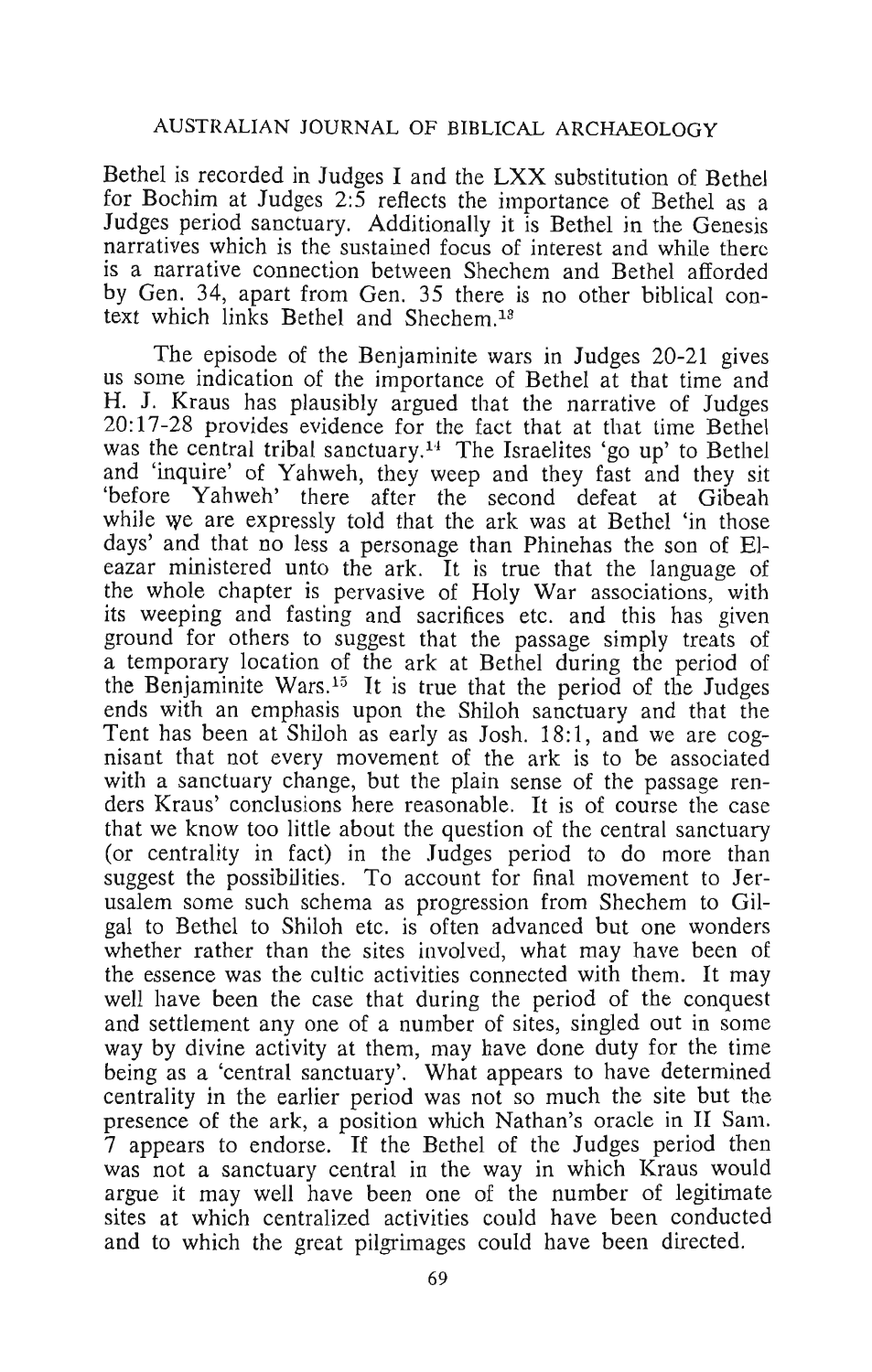We hear nothing much more of Bethel until the division of the Kingdom but that it is still prominent is clear from its appearance at I Sam. 7:16 as one of Samuel's circuit stops, while its continued sanctuary status is attested and uncontroverted by I Sam. 10:3. It is, however, with the activities of Jeroboam I that Bethel assumes new prominence and to that episode we must now turn. We wish to do no more than to assess the significance of Jeroboam's cultic actions after the secession, but it is an interesting fact that he is first incited by Ahijah of Shiloh to rebel (I Kings 11 :29ff.), the very same prophet who so roundly ondemns him at I Kings  $14:1-9$ . The latter passage explains that this condemnation has been occasioned by Jeroboam's cultie idolatry, and there is mention of other gods and molten images, references which are customarily taken to refer to the calves of I Kings 12. Though the language at I Kings 14 is general the ustomary exegesis is explicitly supported by the specific condemnation of the calves at II Kings 10:29 and while all of this is condemnation from a later point of view it is none the less condemnation of specific historical activities bound up with the calves and is not thus to be dismissed as theologically coloured and without foundation.

The narrative of I Kings 12:25ff. is a clear polemic against Jeroboam's cult establishments. Verse 25 is introductory; verses 26-28 record the motives of the king and the installation of the calves; verses 29-30 refer to their placement; verse 31 to the non-Ievitical nature of the priesthood at the centres; verse 32 to the establishment of the feast of the eighth month, while verse 33 concludes the section. Literary analysis of the passage is very much controverted and is bound to be coloured by preconceptions as has been pointed out. 16 Undoubtedly the passage reports an historical incident, however, and on that basis we proceed.

Several factors of interest in the total account call for discussion. The first of these is the question of supposed prophetic ambivalence to the establishment of the northern kingdom. Ahijah initially had taken the initiative  $(I$  Kings  $11:29ff$ .) and then when Jeroboam had acted had roundly condemned him, while general prophetic disapproval of the venture is clearly expressed in I Kings  $13.^{17}$  Was the northern kingdom generated by prophetic animosity to the south stemming from the Shilonic circle? Certainly we may say that neither the Davidic monarchy not the Jerusalem sanctuary would have found axiomatic acceptance in the north,<sup>18</sup> though some have cogently argued that the  $ex$ planation of prophetic ambivalence was to be found in opposition to Jeroboam's rival cult establishments. While prophets, it is argued, would have been willing to acquiesce in a political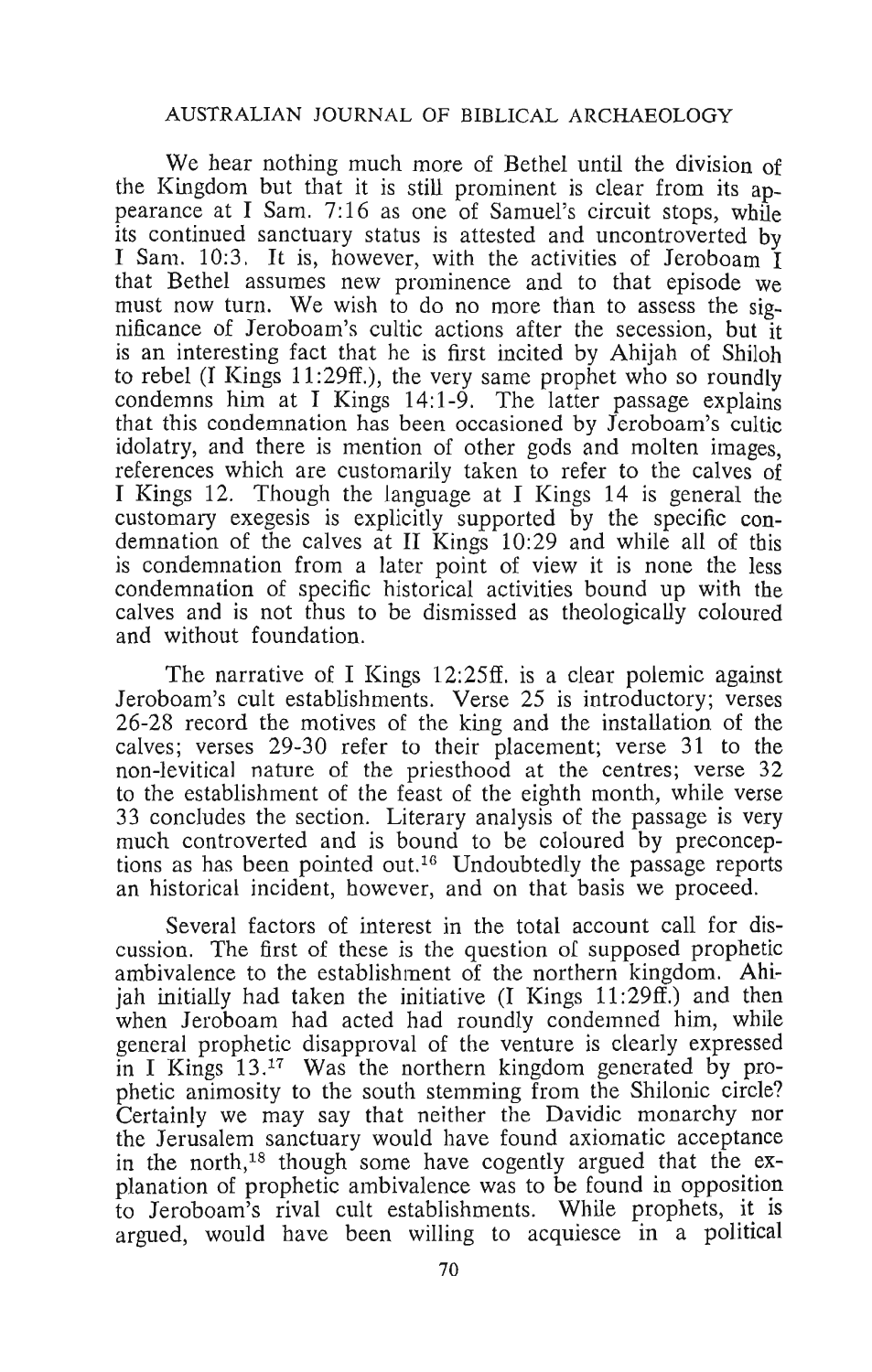division they would not countenance religious division.19 On this view the issue hinged solely on Jerusalem centrality--the bull symbols were not a factor.

It is difficult to credit, however, such a neat prophetic dichotomy between politics and religion. Ahijah at I Kings 11:38 had assured Jeroboam of Yahweh's conditional blessing and the promise of an enduring dynasty, but surely the essential factor in such a dynastic arrangement was a successful nexus between church and state and appropriate sacral support. The generation Framework and state and appropriate sactar support. The generation a new dynasty could only have been conceived of within a  $\frac{1}{2}$  a rew dynasty could only have been conceived. framework of a fragmented religious structure. It seems incred-<br>ible to suppose that when so much difficulty had been experienced with the Jerusalem monarchy, when the development of an adoptionist theology in the south had led to the dismantling of the older tribal league structure, when the north had been so disenchanted with a Solomon whose policies Rehoboam was determined to continue, when in fact so many antipathies had been built up, that Ahijah should so readily assume that the new kingdom would come south for the pilgrimage festivals etc. Furthermore Jeroboam comes out of the narratives as one who was bent upon redeeming what he could of the older tribal structure rather than as one who would throw what is left of it to the winds.<sup>20</sup>

Then, if Jeroboam's purpose was to create an alternate central shrine, why did he set up two? Why both Bethel and Dan? If the principle of static centrality as bound up with Jerusalem had been accepted by all Israel, why did Jeroboam feel so free, not only to oppose Jerusalem, but to vitiate this new theological principle of the one shrine by the two new foundations in his own kingdom? If it is the principle of centrality which is at stake it is surprising that the historian has no specific pronouncement on the issue to make. It is the 'other gods' which worry him and even if when the Kings historian is writing Jerusalem centrality has ceased to be a burning issue it is surprising that the appropriate underscoring of the perils of religious division was not made had centrality in fact been the issue.<sup>21</sup> It is the probable case that many factors-sanctuaries, priesthoods, iconographies, local rivalries—were compounded in the process of the division of the kingdoms, and none of these can be ignored.

It is of course the case that when the substance of the Kings narratives were drawn together in exile, attachment to the Davidic monarchy and the centrality of Jerusalem were articles of faith and platforms on which the post-exilic community was to be erected. It must remain an open question, however, whether this was so at the time of the division of the kingdom and it could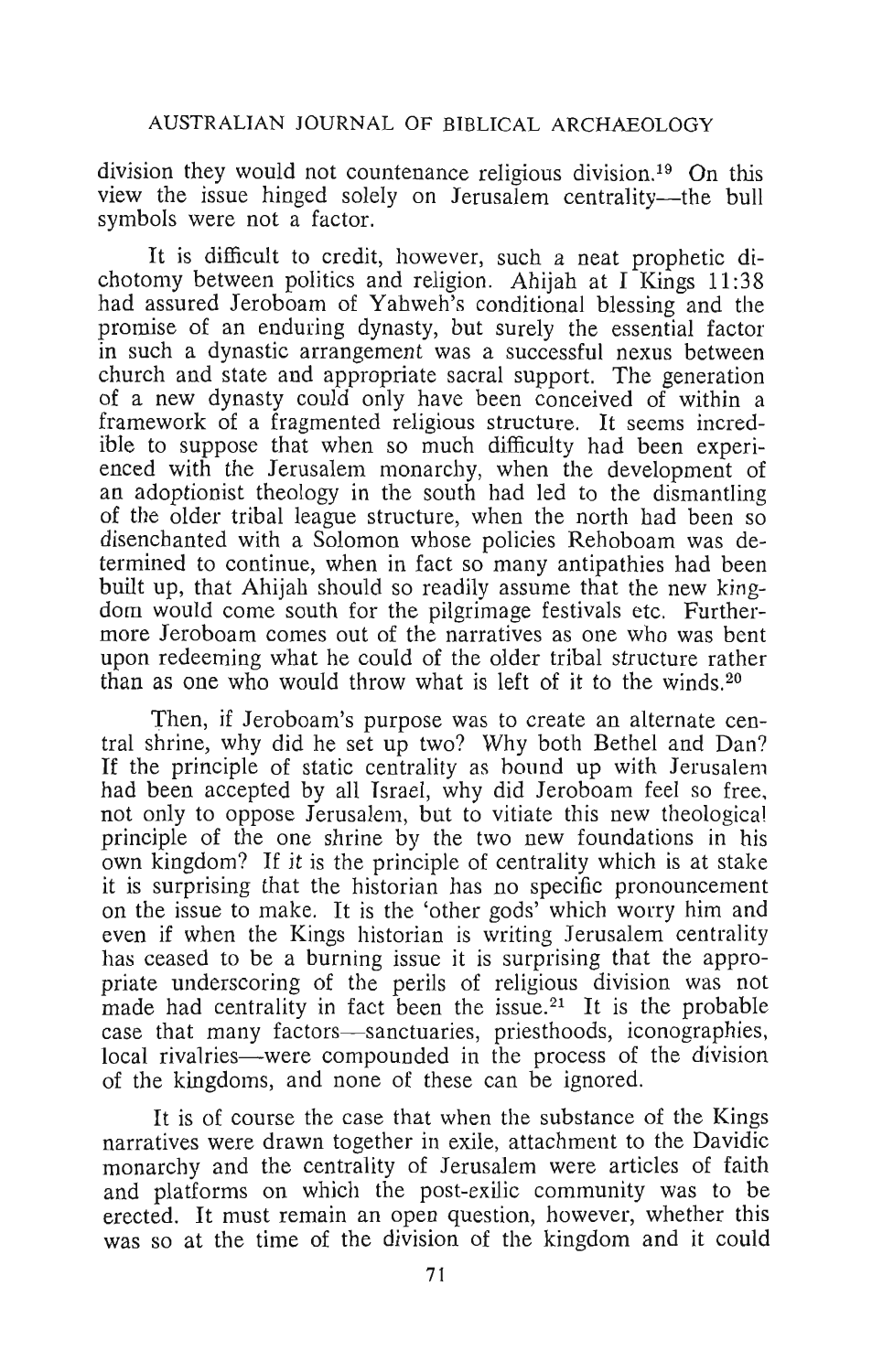be plausibly argued that in establishing two centres Jeroboam was in fact returning to an older view of 'mobile' centrality, a view which seems to have been presupposed in the initial equivocation about the temple project expressed in II Samuel 7. There is much to be said for casting Jeroboam into the role of a religious conservative, endeavouring to stem the tide of the new theology which emanates from Jerusalem and seeking to reverse what he took to be a ruinous policy of administrative and religious centrality. The two centres which he chose had impeccable credentials. Bethel, as we have seen, was a patriarchal foundation, while Dan was an important shrine of the Judges period. Though the priesthood he appointed is stigmatized as nonlevitical (I Kings 12:31), Dan at least was staffed with a Mosaic priesthood (Judg. 18:30) and it is difficult to credit Jeroboam with the appointment of riffraff.<sup>22</sup> He would obviously have taken action against Jerusalem-orientated clergy but would doubtless, in view of the antiquity of Bethel and Dan, have been unwilling seriously to have disturbed existing sanctuary traditions.

So far as Jeroboam's 'feast' is concerned we are told that he 'ordained' a feast on the fifteenth day of the eighth month (I Kings 12:32) but the account goes on to imply that far from innovating, Jeroboam was carefully adhering to accepted norms (i.e. it was 'like unto the feast that is in Judah') with the only departure being the change of venue. It is to be doubted whether in such an uncertain period Jeroboam would have taken the risk of altering the festival calendar, particularly when the success of his revolt had in a large measure been made possible by the significant changes in the old tribal structure which had been effected by Solomon.<sup>23</sup>

In a context of circumspect preservation of that which was old it is curious that Jeroboam should have been so much at fault in the choice of his iconography. He is clearly condemned for this by the same Ahijah who had initially supported him and yet it is difficult to imagine that the choice of the bull symbol was either provocative or innovatory. Compounding our difficulty is the clear condemnation which the bull symbol receives in the narrative of Exodus 32, a narrative which appears to be a sharpened polemic against Jeroboam since there are too many points of similarity between Exodus 32 and I Kings 12 to be merely coincidental.<sup>24</sup>

Here it is to be noted that source criticism of Exodus 32 attributes the chapter substantially to the E strand.<sup>25</sup> If the usual arguments adduced for that purpose are correct, or in more general terms if the content of Exodus 32 has been substantially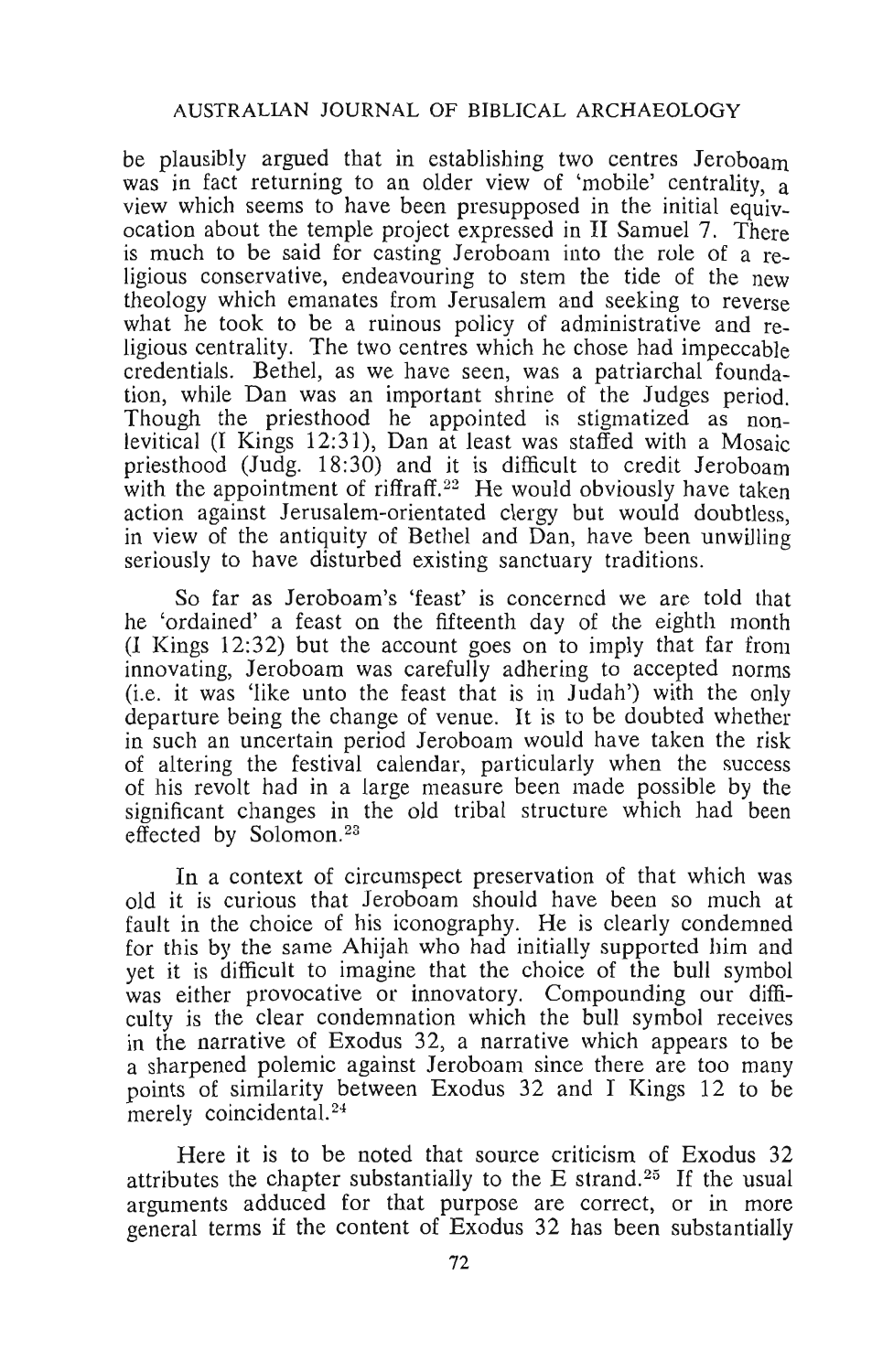shaped in the northern prophetic circles, then it should follow that this polemical chapter could hardly have been known to Jeroboam in its final form.<sup>26</sup> Depending as he did upon prophetic support he would surely not have chosen a counter iconography that would have brought immediate condemnation. On the contrary, we must suppose that there must have circulated in the north traditions associated with the venerated name of Aaron which endorsed the bull. It is very possible that these had long been associated with the shrine of Bethel.<sup>27</sup> Perhaps all these factors conditioned his choice of iconography for he was faced with a dilemma. Bethel was clearly his counter to Jerusalem. That emerges by its position of emphasis within I Kings 12 and 13 and within the eighth century prophets. It was never, however, intended to be a sole sanctuary and the choice of Dan was meant to underscore that, for it is hard to escape the conclusion that Ahijah's role in the revolt stems from Shilonic rejection of Jerusalem as the sole centre. Bethel and Dan both had impressive backgrounds. Bethel certainly had had Aaronic contact (Judges 20:27-28) and the priesthood at Dan was seemingly Mosaic. And yet in his endeavour perhaps to get back to an older theological stance to centrality Jeroboam lacked the very ingredient with which in the past the principle of centrality had been bound up, namely the Ark. Confronted by this dilemma he chose the bull, an item which at least in popular thought had an Aaronic and an Exodus background. He thus allotted a key cultic role to an old symbol, which, whatever other merits it may have possessed, was not in the main stream of Israel's faith history. However innocuously his actions were intended they brought an immediate prophetic response and Bethel, particularly, was condemned in I Kings 13. In this way the dilemma of Jeroboam became the sin of Jeroboam son of Nebat 'who caused Israel to sin'.<sup>28</sup>

So far as the later influence of Bethel is concerned it seems now established that it remained in the hands of Jeroboam for something like ten years only and that it was lost to the south when Abijah captured and held the so-called 'Bethel bulge' (II Chron. 13).<sup>29</sup> It may be conjectured that Bethel remained with the south until its recapture by Joash of Israel (II Kings 14). This would certainly explain the absence of polemic against Bethel in the narrative accounts. By Jeroboam II's time Bethel had become a 'royal sanctuary' (Amos 7:13). The shrine continued to exercise a powerful influence during the exile  $(II)$  Kings 17:28) and in the immediate post-exilic years (Zech. 7:2). It appears to have been destroyed for unknown reasons *c.* 500 B.C.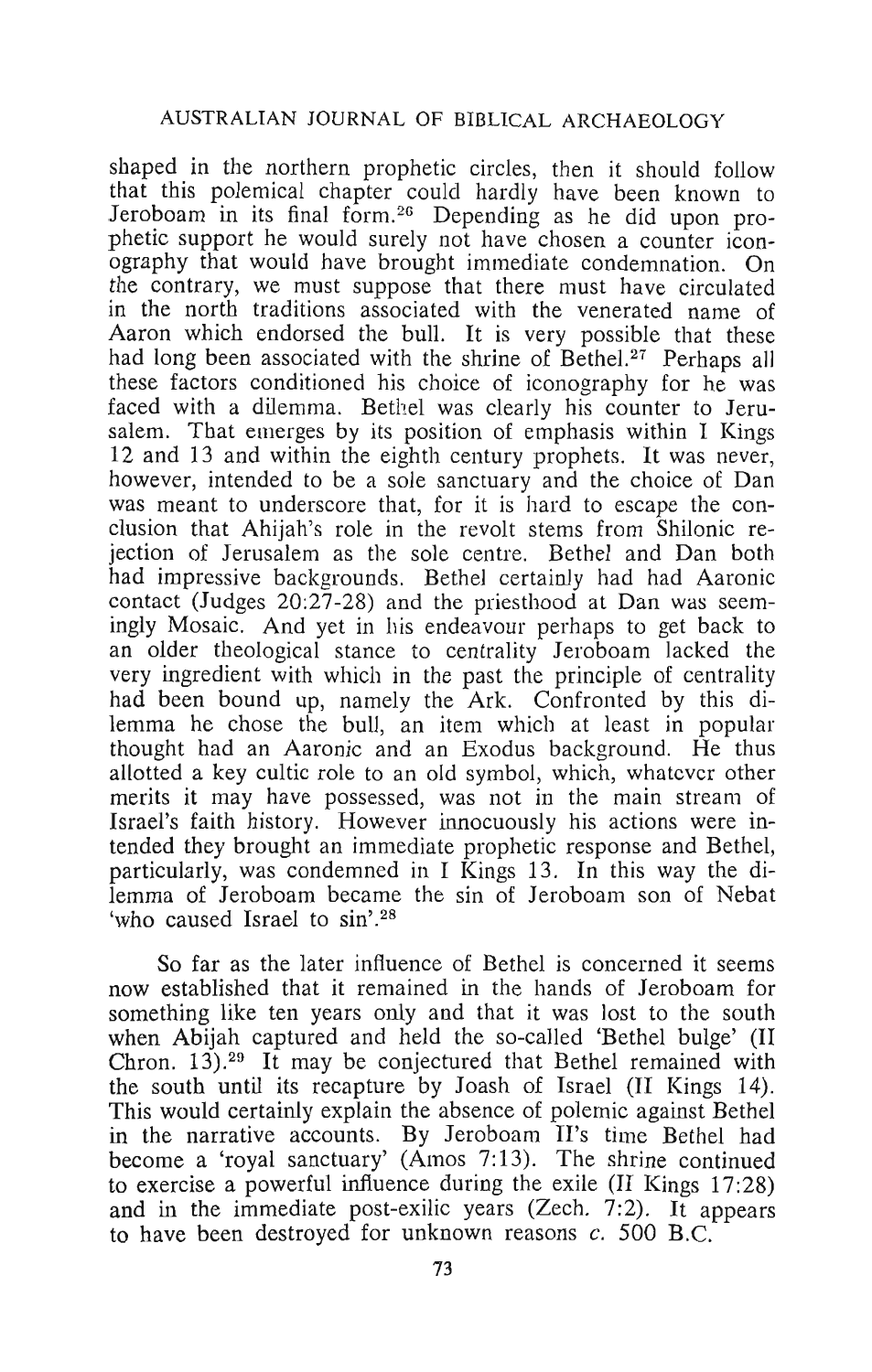- I. There is the problem of the original place name here. Gen. 35:6 dentifies Bethel with Luz as does Josh. 18:13, yet Josh. 16:2 distin-<br>guishes them. For a survey of the evidence cf. C. Mackay, "From Luz to Bethel",  $EQ, 34$  (1962), 8-15.
- 2. Perhaps Bethel was originally the name of the sanctuary and Luz the name of the city. F. S. North, "Aaron's Rise in Prestige", *ZAW,*  66 (1954), 191-199 suggests an original location between Bethel and Ai for the sanctuary.
- 3. J. L. Kelso directed excavations on the site in 1954, 1957 and 1960 cf. "The Fourth Campaign at Bethel", *BASOR*, 164 (1961), 5-19.
- 4. Cf. G. E. Wright, *Biblical Archaeology,* 2nd. ed., Rev. (Philadelphia, 1962), pp. 85ff.
- 5. On this context and the place of the  $magsebah$  in the period cf. Carl F. Graesser, "Standing Stones in Ancient Palestine", *BA,* 35 (1972), 34-63.
- 6. O. Eissfeldt, "Der Gott Bethel", *Kleine Schriften,* I (Tiibingen, 1962), 206-233. J. P. Hyatt, "The Deity Bethel and the Old Testament", *JAOS*, 59 (1939), 81-98 argued for Eissfeldt's position also.
- 7. At best Jer. 48:13 would provide evidence for a post-exilic hypostasis and would thus coincide with the Elephantine evidence temporally. Fer. 48:13 may, however, be a personification of the site. For a recent appraisal of the Elephantine material cf. Bezalel Porter, *Archives frol11 Elephantine* (Berkeley, 1968), pp. 165ff. J. P. Hyatt, *JAOS*, 59 supplies other extra-biblical material.
- 8. *Archaeology and the Religion of Israel* (Baltimore, 1953), pp. 168ff.
- 9. Note the criticism, however, of this customary position which is levelled by Menahem Haran, "The Religion of the Patriarchs", *An-IIIIal of the Swedish Theological Institute*, IV (1965), 30-55, esp. p. 34.
- 10. Eduard Nielsen, Shechem, A Traditio-Historical Investigation (Copenhagen, 1959), pp. 307ff. surveys the parallel evidence.
- 11. In his "Die Wahlfahrt von Sichem nach Bethel", *Kleine Schriften*, I (München, 1953) pp. 79ff., J. A. Soggin, "Zwei umstritten e Stellen aus dem Uberlieferungskreis um Shechem", *ZAW*, 73 (1961), 78-87 extends Alt's thesis programmatically, finding in the Genesis context three elements, i) Renunciation of foreign gods; ii) Pilgrimage; iii) The 'terror of God' (v. 5) i.e. the Ark. His last point is a little difficult to credit. Soggin, however, puts the pilgrimage into the Judges period, agreeing that Bethel was a significant centre of that period.
- 12. Cf. Nielsen, *op. cit.,* p. 234ff. for a discussion of the implications of the LXX reading.
- 13. J. N. M. Wijngaards, "The Dramatization of Salvific History in the Deuteronomic Schools", *Oudtestamentische Studiën*, XVI (1969), p. 12, note 3 also dissents from All's conclusions, and advances. the further reason that the renunciation of idolatry finds in Joshua 24 its complete explanation within the Shechemite covenantal festival rites without reference there to Bethel.
- 14. H. J. Kraus, *Worship in Israel* (Oxford, 1966), pp. 147ff.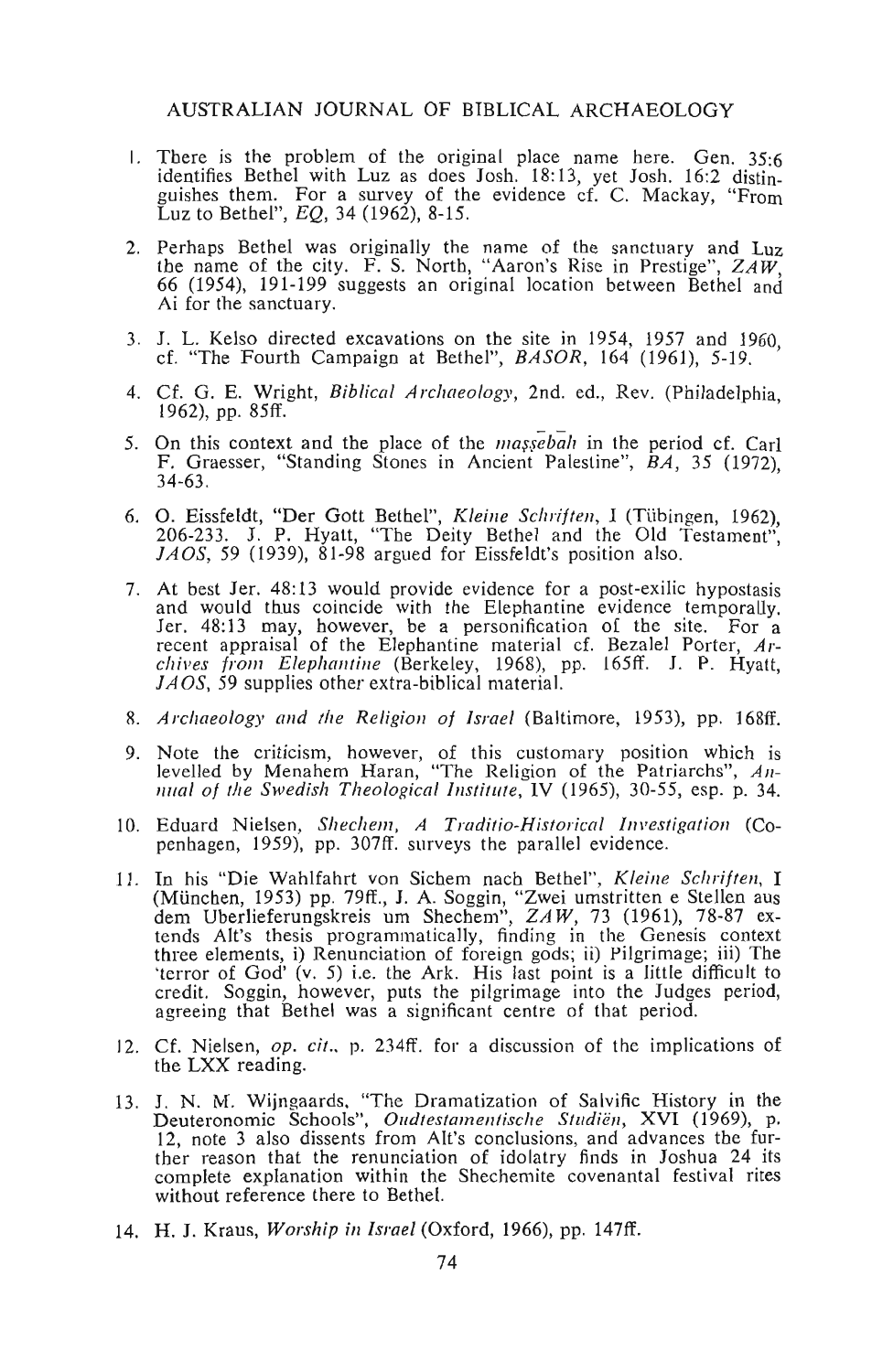- 15. Cf. W. F. Albright, *Archaeology and the Religion of Israel,* pp. 103ff. It should be noted, however, that Shilo at Judges 21:19 is located in terms of Bethel and not vice versa.
- 16. By Sadao Asami in his unpublished Harvard Th.D. dissertation, "The Central Sanctuary in Israel in the 9th Century B.C." (Harvard, 1964), Central Sanctuary in Israel in the 9th Century B.C." (Harvard, 1964), p. 243.
- As is well known the LXX presents virtually two assessments of Jeroboam's revolt. The first, which is generally taken to reflect a more authentic text than the M.T. of I Kings 11:26-12:24 accords him part in the revolt out inerely a subsequent acceptance of leader-<br>ip. This is entirely consonant with I Kings 11:29ff. where the<br>part of the second voir seems to have been triggered by prophetic activity. The second<br>sessment, a discursive addition to 1 Kings 12:24a vilifies Jeroboam<br>u it is generally recognized as a secondary expansion. On the textual u it is generally recognized as a secondary expansion. On the textual<br>petion involved see most recently Ralph W. Klein, "Once More: Jeroboam's Rise to Power", *]BL,* 92 (1973),582-4.
- 18. David's reign had shown the reality of the north/south differences. Moreover Solomon's recourse to Gibeon (1 Kings 3) raises doubts offered solomon's recourse to Gibeon (1 Kings 5) raises at
- 19. Sadao Asami in his work referred to above stresses the notion of prophetic acceptance of the doctrine of the centrality of the Jerusalem sanctuary as a *sine qua non. Op. cit.*, p. 265.
- 20. F. M. Cross Jr. in "Yahweh and the God of the Patriarchs", *HTR, 55*  (1962), 225-259 has argued strongly for Jeroboam's stance as a re- former who attempted to 'outarchaize' Jerusalem.
- 21. All the more so if the books of Kings are accepted as part of a wider Deuteronomic history, for whom, it is usually argued, centrality was a basic issue, i.e. Jerusalem as *the* sanctuary.
- 22. For a discussion of the phrase *miq*6*sot haoam* in 1 Kings 12:31 cf. M. Aberbach and L. Smolar, "Aaron, Jeroboam and the Golden Calves David and L. Shiolar, *P*raton, Jetopoam and the Golden.<br>Nues" *IBL 76 (1967)*, 129-140. *Möshel*, is the preferred reading at  $\frac{1}{3}$ :30. Whether 'levitical' at this time would have meant much dig. 18:30. Whether 'levitical' at this time would have meant much ore than 'Davidic' is a difficult question to decide.
- 23. S. Talmon, "Calendar-Reckoning in Ephraim and Judah", VT, 8 (1958), 48-74 argues that in choosing the eighth month Jeroboam was reverting to an established northern calendar based upon prevailing climatic and agricultural conditions.
- 24. Aberbach and Smolar, *op.* cif., point to thirteen points of correspond- ence between Exodus 32 and I Kings 12-14.
- 25. So, most thoroughly, W. Beyerlin, *Origills alld History oj the Oldest Sinaitic Traditions* (Oxford, 1965), pp. 18-22.
- 26. It would certainly make more sense to argue on this ground alone that would certainly make more sense to argue on this ground afolie mat  $\frac{1}{2}$  lehming, "Versuch zu Ex. XXXII", VT, 10 (1960), 16-50 has also lehming,  $\frac{1}{2}$
- 27. The bull was, of course, an old El symbol. Eissfeldt, "Lade und Stierbild", *ZA W,* 58 (1940-41), 190-215 has argued that both the ark and the bull were 'Fiihrer' symbols. The ark had been brought in by the Joseph tribes but the bull was an indigenous Canaanite symbol, projected back in Exodus 32 to Sinai. Both symbols co-existed and there need have been no incompatibility between them. J. Dus some-